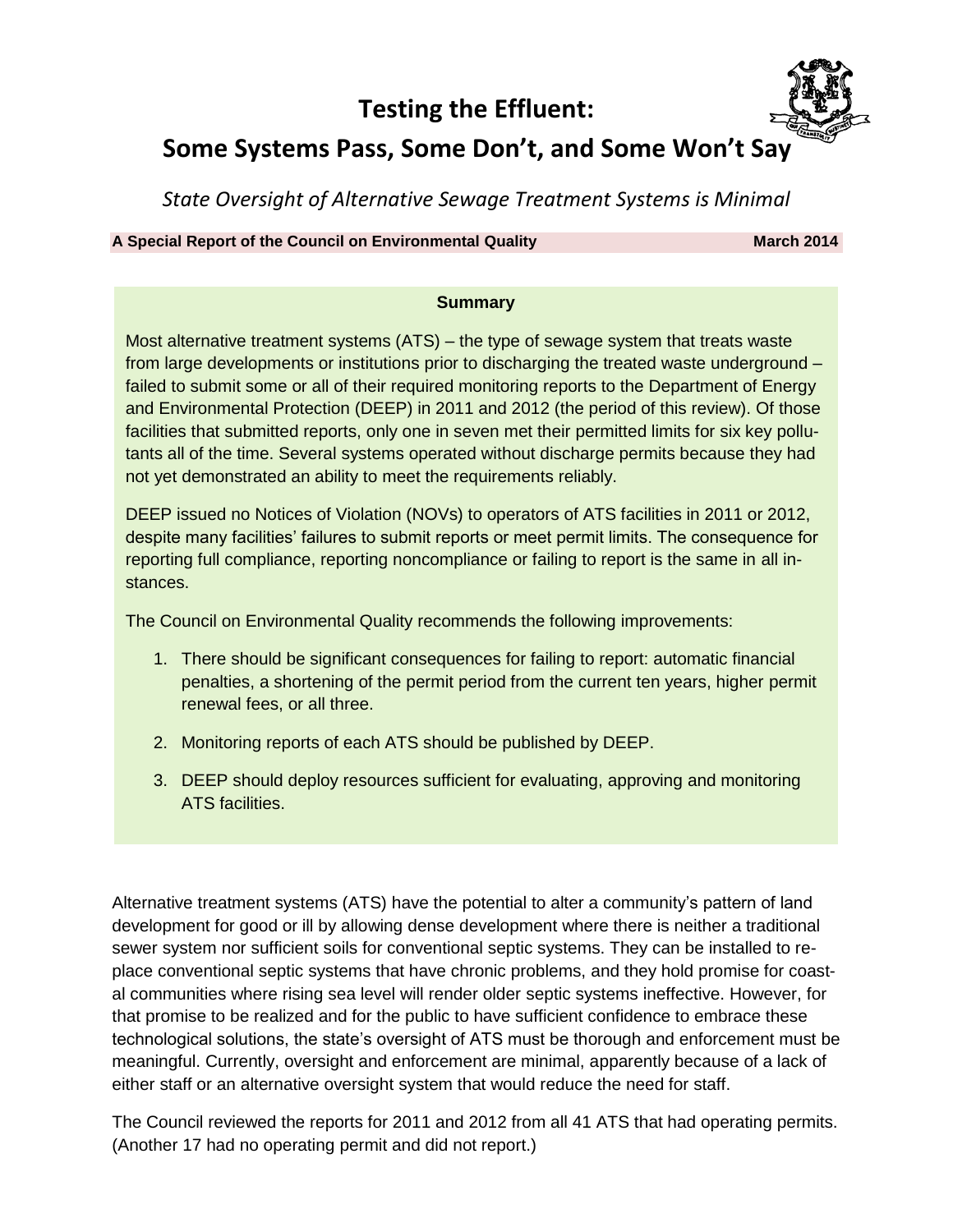# **A Visual Summary of ATS Compliance in 2011 and 2012**





Chart 1 shows that 15 of the 41 permitted ATS facilities submitted all of their required monthly and/or quarterly reports during 2011 and 2012.

\_\_\_\_\_\_\_\_\_\_\_





Chart 2 shows that six of the 41 permitted ATS facilities reported no violations of their permit limits for six key pollutants during 2011 and 2012. These violations are measured at the point where the treated effluent leaves the treatment system but before it enters the leaching field, where further renovation of the wastewater is expected.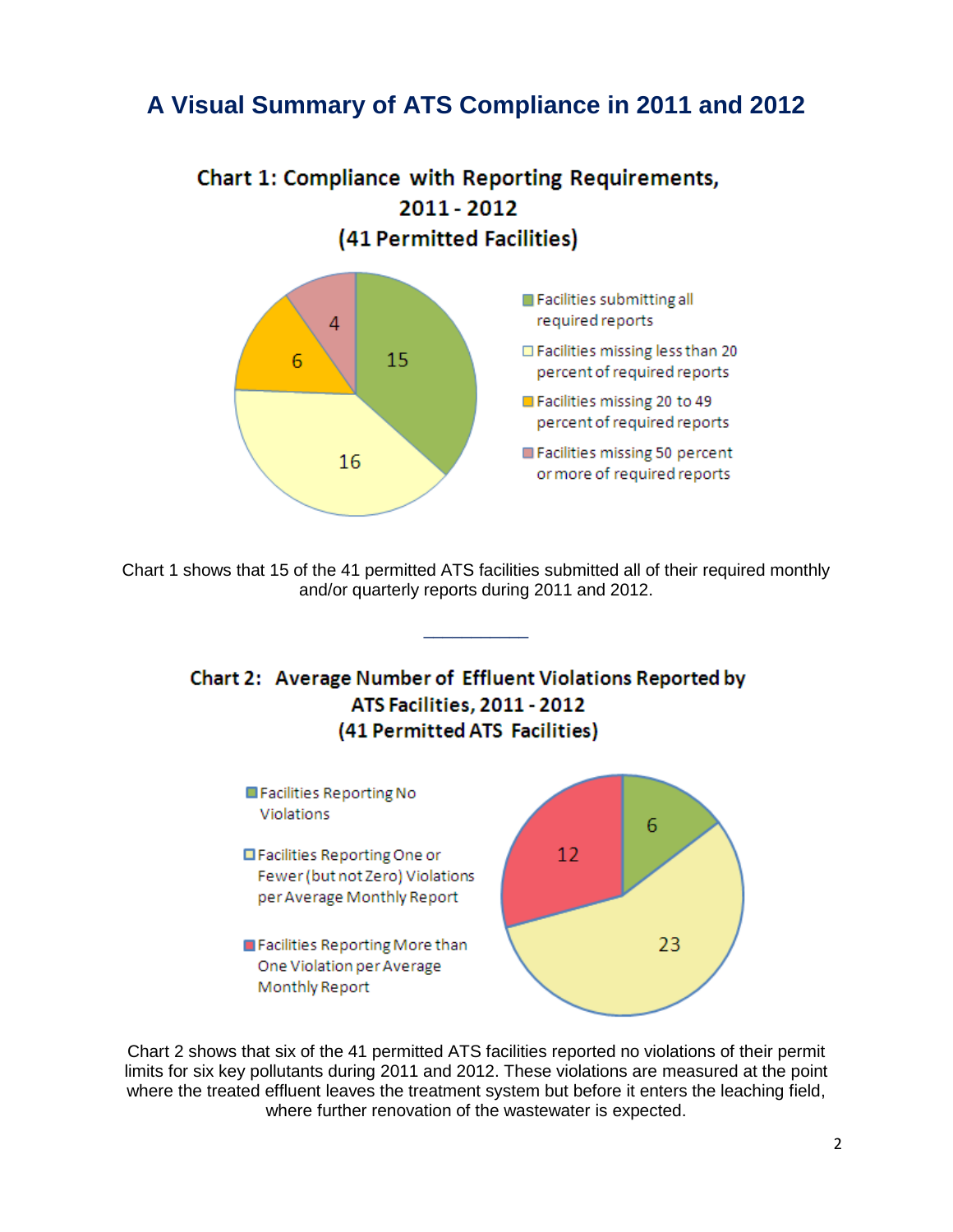

Chart 3 shows that tests conducted and reported by five ATS facilities at their monitoring wells – located at points where the effluent had been through the leaching fields – revealed several violations of the relevant pollution limits. For this chart, a violation was counted only when the yearly average of a facility's quarterly monitoring reports for a pollutant showed a violation of the relevant standard; a violation on a single quarterly report was not counted (unless the level was so high it caused the yearly average to violate the standard). The Council selected these five facilities for review of monitoring well data because they were among the facilities that had the greatest number of effluent limit violations illustrated in Chart 2.



## **Chart 4: Permitted and Unpermitted ATS Facilities**

\_\_\_\_\_\_\_\_\_\_\_\_\_\_\_\_\_

Chart 4 shows the number (17) of ATS facilities operating in Connecticut without permits.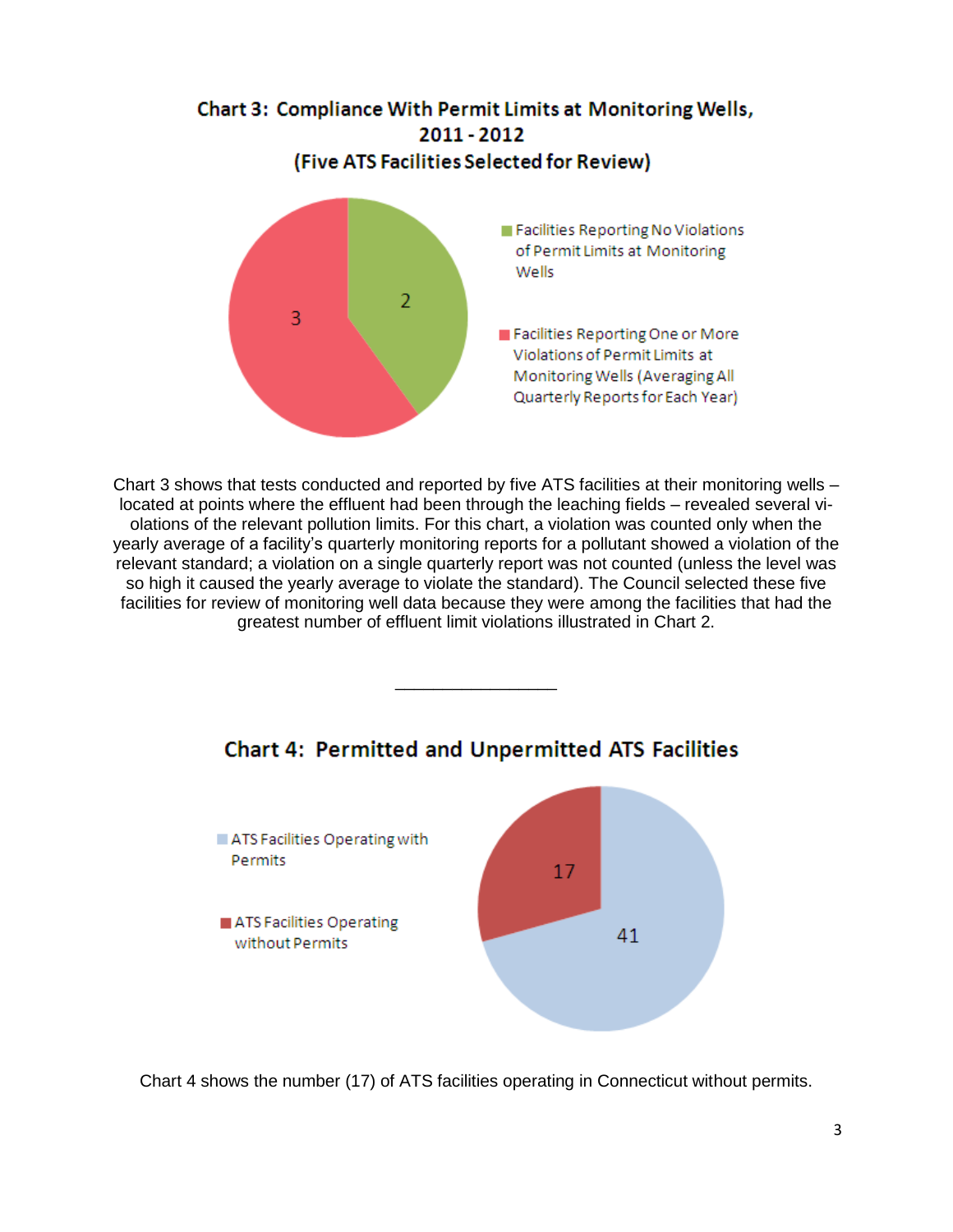

Four of the 41 permitted ATS facilities had perfect scores in 2011 and 2012: they submitted all required monthly and quarterly reports and reported no violations.

#### **Regulation, Oversight and Enforcement of ATS Facilities**

The operator of each ATS must obtain a permit from DEEP. The typical permit is valid for ten years. The operator must conduct regular tests of the effluent as it leaves the treatment system and submit the results monthly (in most cases) to DEEP. (Overall results of these tests are illustrated in Chart 2, above). The effluent then enters a leaching field which reduces pollutants further. Each operator tests and reports quarterly the water quality in several monitoring wells on the periphery of the leaching field; a summary of those test results for five selected facilities (expected to show above-average pollution levels) are illustrated in Chart 3.

No Notices of Violation (NOVs) were issued to any ATS during 2011 and 2012 for violating permit limits.

As illustrated in Chart 1, most facilities failed to submit one or more required reports in 2011 through 2012. Failure to report did not result in any Notices of Violation (NOV) from DEEP. DEEP staff told Council staff that a facility in arrears on reporting is expected to demonstrate its ability to comply before it applies for a permit renewal. The typical period between renewals is ten years.

#### **Review by the Council**

The Council reviewed the files for all 41 permitted ATS facilities for the years 2011 and 2012. Council staff interviewed DEEP staff about details of the program, including reasons that ATS facilities may operate without permits.

For effluent violations, six pollutants were examined:

- total nitrogen
- total Kjeldahl nitrogen
- biological oxygen demand
- total suspended solids
- fecal coliform
- total phosphorous

For violations of pollution limits in monitoring wells, four pollutants were examined:

- total nitrogen
- total Kjeldahl nitrogen
- fecal coliform
- total phosphorous

Data from each facility were averaged for each year to minimize the effect of aberrant monitoring results. If, for example, a facility showed a violation in a monitoring well for one quarter, but the average level of that pollutant in that well did not violate the standard over the entire year, it was not counted and is not depicted as a violation in Chart 3.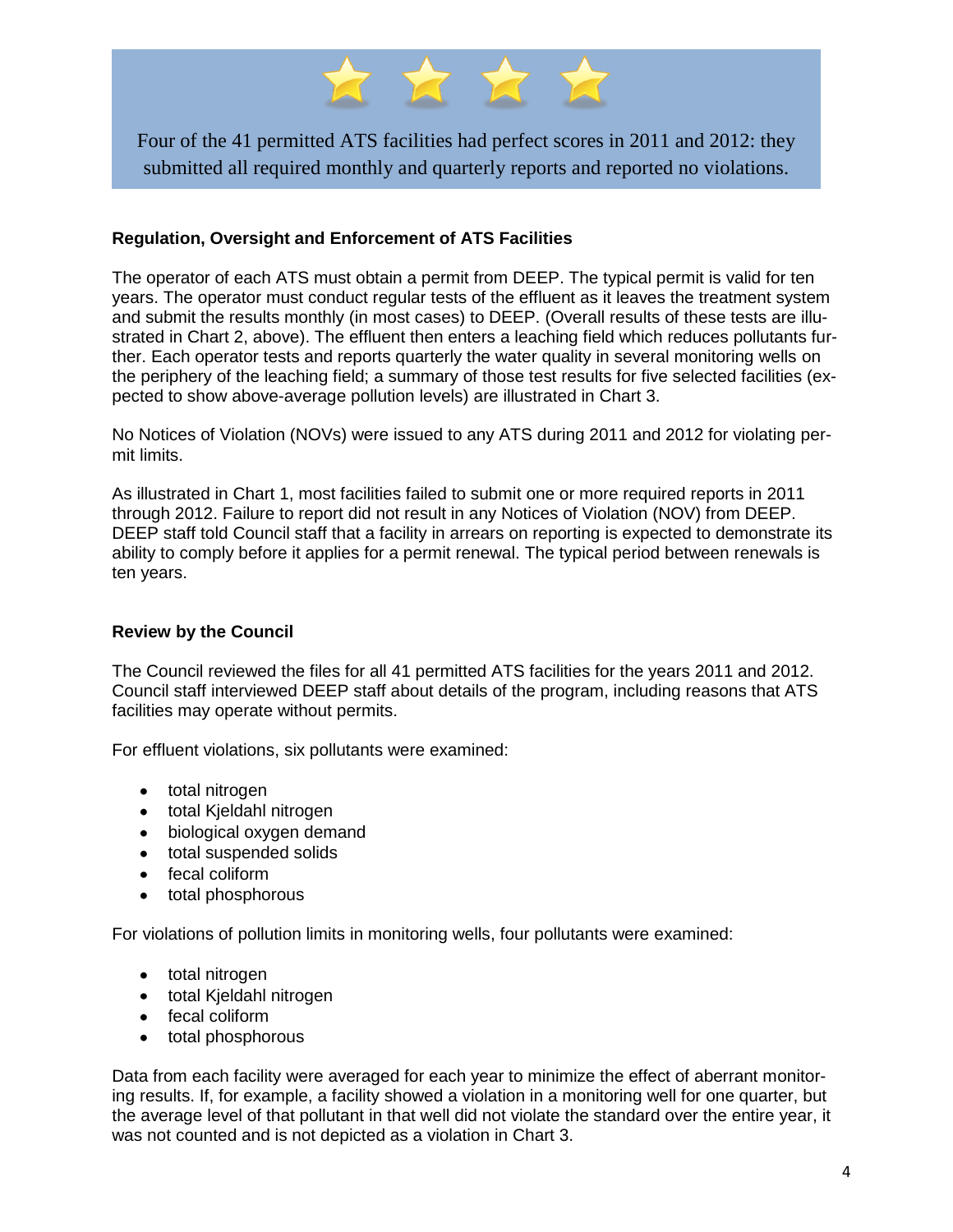#### **The Unpermitted**

At the time of the Council's review of the ATS files (late 2013), there were 58 ATS facilities operating in Connecticut. Seventeen were operating without permits and were not required to submit reports. DEEP staff explained that an ATS cannot obtain a final permit until the system can demonstrate proper functioning. The Council assumes that a number of the unpermitted facilities would have shown violations of effluent limits if they had been required to report. When an ATS fails to function properly, it is not shut down because most of these systems serve large developments or institutions such as schools and hospitals. Some were installed to replace older septic systems that were known to have been causing problems.

#### **Previous CEQ Review of State Regulation of Alternative Treatment Systems**

The Council performed a similar review of ATS and their regulation in 2007. One of the important recommendations at that time was to increase ATS permit fees substantially and to use the fee revenue to increase DEEP's capability to review and regulate these facilities. State fiscal problems and new budgeting procedures intervened, with the result that DEEP no longer captures the revenue from environmental permit fees. Permit revenue now goes into the General Fund, and expenses are paid from the General Fund and from federal funds. With or without dedicated fee revenue, taxpayers would be subsidizing the regulation of ATS facilities, as the revenue from ATS permit applications (\$4,975 each) and annual fees (\$1,110 each) would not cover the expenses of the 2.5 staff persons who administer the ATS program (in addition to their other duties).

#### **Recommendations**

- 1. **Discourage scofflaws.** The General Assembly should amend the water pollution control statutes (CGS Section 22a-430) to create consequences for operators of ATS facilities who fail to submit required monitoring reports. Specifically, failure to submit a required monitoring report in a timely manner should result in an automatic penalty, a shorter life for the permit (perhaps five years instead of ten), higher permit renewal fees, or all three.
- 2. **Keep the public informed.** DEEP should publish performance data for all ATS facilities, showing the results of all monitoring data.
- 3. **Restrict ATS operation without permits.** Facilities with deficient or underperforming ATS should be required to post a bond that would be surrendered if the system is not performing as designed by a specified date.
- 4. **Read the reports**. DEEP should allocate sufficient staff and resources to ensure reliable oversight of ATS facilities.